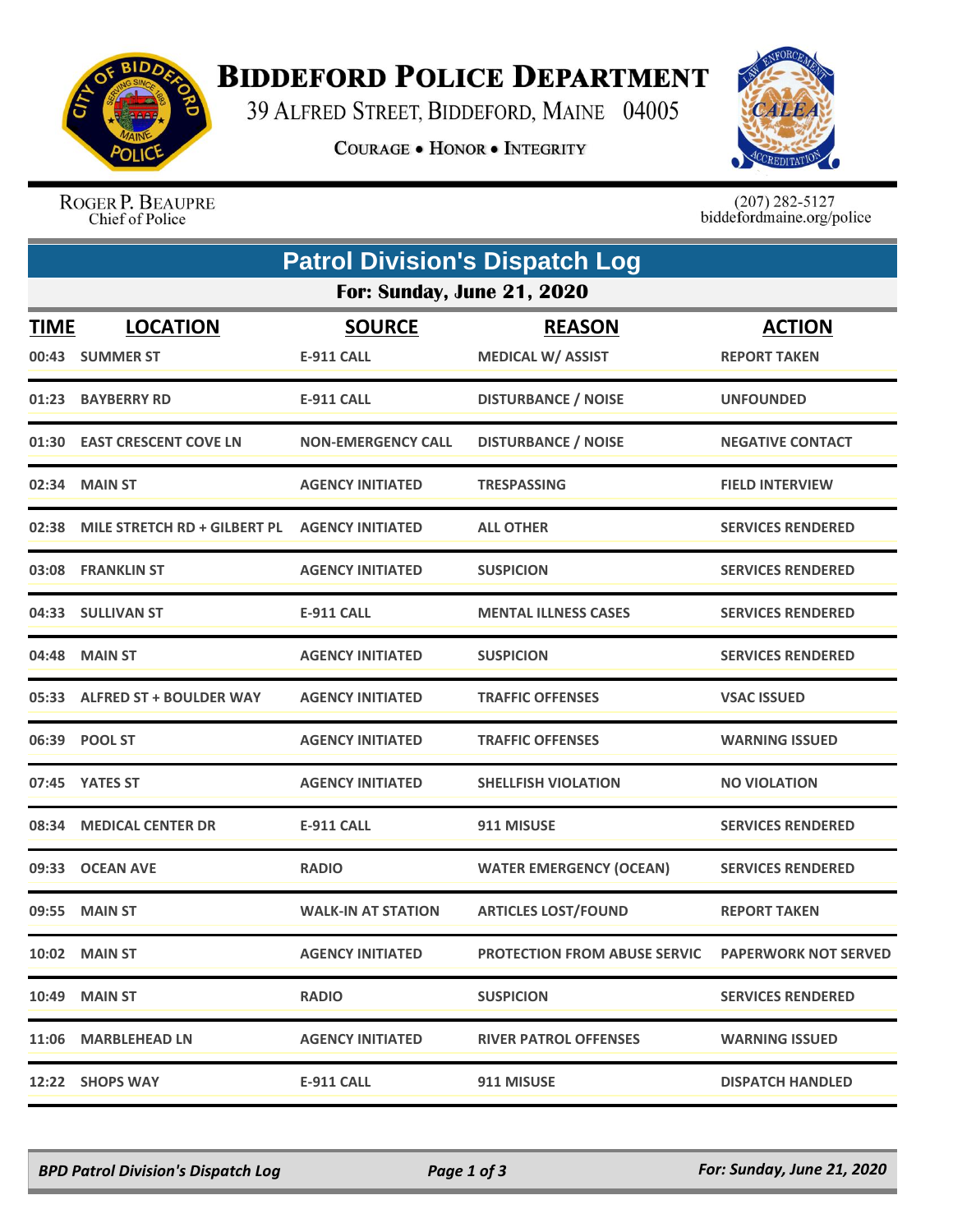| <b>TIME</b> | <b>LOCATION</b>                                                                  | <b>SOURCE</b>             | <b>REASON</b>                       | <b>ACTION</b>             |  |  |  |
|-------------|----------------------------------------------------------------------------------|---------------------------|-------------------------------------|---------------------------|--|--|--|
|             | 12:58 ALFRED ST                                                                  | <b>NON-EMERGENCY CALL</b> | <b>DOMESTIC COMPLAINTS</b>          | <b>REPORT TAKEN</b>       |  |  |  |
|             | 13:09 WEST ST                                                                    | <b>E-911 CALL</b>         | <b>CHECK WELFARE</b>                | <b>SERVICES RENDERED</b>  |  |  |  |
|             | 13:55 ELM ST                                                                     | <b>E-911 CALL</b>         | 911 MISUSE                          | <b>SERVICES RENDERED</b>  |  |  |  |
|             | 14:04 ELM ST                                                                     | <b>E-911 CALL</b>         | <b>ASSAULT</b>                      | <b>REPORT TAKEN</b>       |  |  |  |
|             | 14:23 ALFRED ST                                                                  | <b>NON-EMERGENCY CALL</b> | <b>VIOL OF BAIL CONDITIONS</b>      | <b>REPORT TAKEN</b>       |  |  |  |
|             | 14:34 ALFRED ST                                                                  | <b>E-911 CALL</b>         | 911 MISUSE                          | <b>DISPATCH HANDLED</b>   |  |  |  |
|             | 14:54 ALFRED ST                                                                  | <b>NON-EMERGENCY CALL</b> | <b>ARTICLES LOST/FOUND</b>          | <b>NO ACTION REQUIRED</b> |  |  |  |
|             | <b>15:13 MEDICAL CENTER DR</b>                                                   | <b>E-911 CALL</b>         | 911 MISUSE                          | <b>NO ACTION REQUIRED</b> |  |  |  |
|             | 15:17 JESSIE LN                                                                  | <b>E-911 CALL</b>         | 911 MISUSE                          | <b>NO ACTION REQUIRED</b> |  |  |  |
|             | 15:23 MILE STRETCH RD                                                            | <b>AGENCY INITIATED</b>   | <b>TRAFFIC OFFENSES</b>             | <b>WARNING ISSUED</b>     |  |  |  |
|             | 15:33 OAK ST                                                                     | <b>WALK-IN AT STATION</b> | <b>PROTECTION FROM ABUSE SERVIC</b> | <b>PAPERWORK SERVED</b>   |  |  |  |
|             | 15:59 ELM ST                                                                     | <b>AGENCY INITIATED</b>   | <b>TRAFFIC OFFENSES</b>             | <b>VSAC ISSUED</b>        |  |  |  |
|             | <b>16:18 BIDDEFORD GATEWAY CTR</b>                                               | <b>NON-EMERGENCY CALL</b> | <b>DISTURBANCE / NOISE</b>          | <b>NO ACTION REQUIRED</b> |  |  |  |
|             | 16:25 ALFRED ST                                                                  | <b>AGENCY INITIATED</b>   | <b>TRAFFIC OFFENSES</b>             | <b>VSAC ISSUED</b>        |  |  |  |
|             | 16:27 HILL ST + CHAPEL ST                                                        | <b>AGENCY INITIATED</b>   | <b>PRISONER PROCESS</b>             |                           |  |  |  |
|             | OFFENDER: RAYMOND EUGENE WOODBURN  AGE: 44  RESIDENT OF: BIDDEFORD, ME           |                           |                                     |                           |  |  |  |
|             | CHARGE: SALE/USE OF DRUG PARAPHERNALIA<br>CHARGE: VIOLATING CONDITION OF RELEASE |                           |                                     |                           |  |  |  |
|             | 17:33 JEFFERSON ST + ALFRED ST                                                   | <b>AGENCY INITIATED</b>   | <b>RED LIGHT OUT</b>                | <b>NO ACTION REQUIRED</b> |  |  |  |
|             | 17:59 FORTUNES ROCKS RD + MADDO AGENCY INITIATED                                 |                           | <b>TRAFFIC OFFENSES</b>             | <b>WARNING ISSUED</b>     |  |  |  |
|             | 18:06 SACO FALLS WAY                                                             | <b>NON-EMERGENCY CALL</b> | <b>HARASSMENT</b>                   | <b>SERVICES RENDERED</b>  |  |  |  |
|             | 18:20 LESTER B ORCUTT BLVD                                                       | <b>AGENCY INITIATED</b>   | <b>TRAFFIC OFFENSES</b>             | <b>WARNING ISSUED</b>     |  |  |  |
|             | 18:28 CENTER ST                                                                  | <b>NON-EMERGENCY CALL</b> | <b>THEFT</b>                        | <b>REPORT TAKEN</b>       |  |  |  |
|             | 18:29 ELM ST                                                                     | <b>NON-EMERGENCY CALL</b> | <b>MISSING PERSON</b>               | <b>SERVICES RENDERED</b>  |  |  |  |
|             | <b>18:54 WENTWORTH ST</b>                                                        | <b>NON-EMERGENCY CALL</b> | <b>DOMESTIC COMPLAINTS</b>          | <b>UNFOUNDED</b>          |  |  |  |
|             | 19:05 BIRCH ST                                                                   | <b>NON-EMERGENCY CALL</b> | <b>DRUG</b>                         | <b>SERVICES RENDERED</b>  |  |  |  |